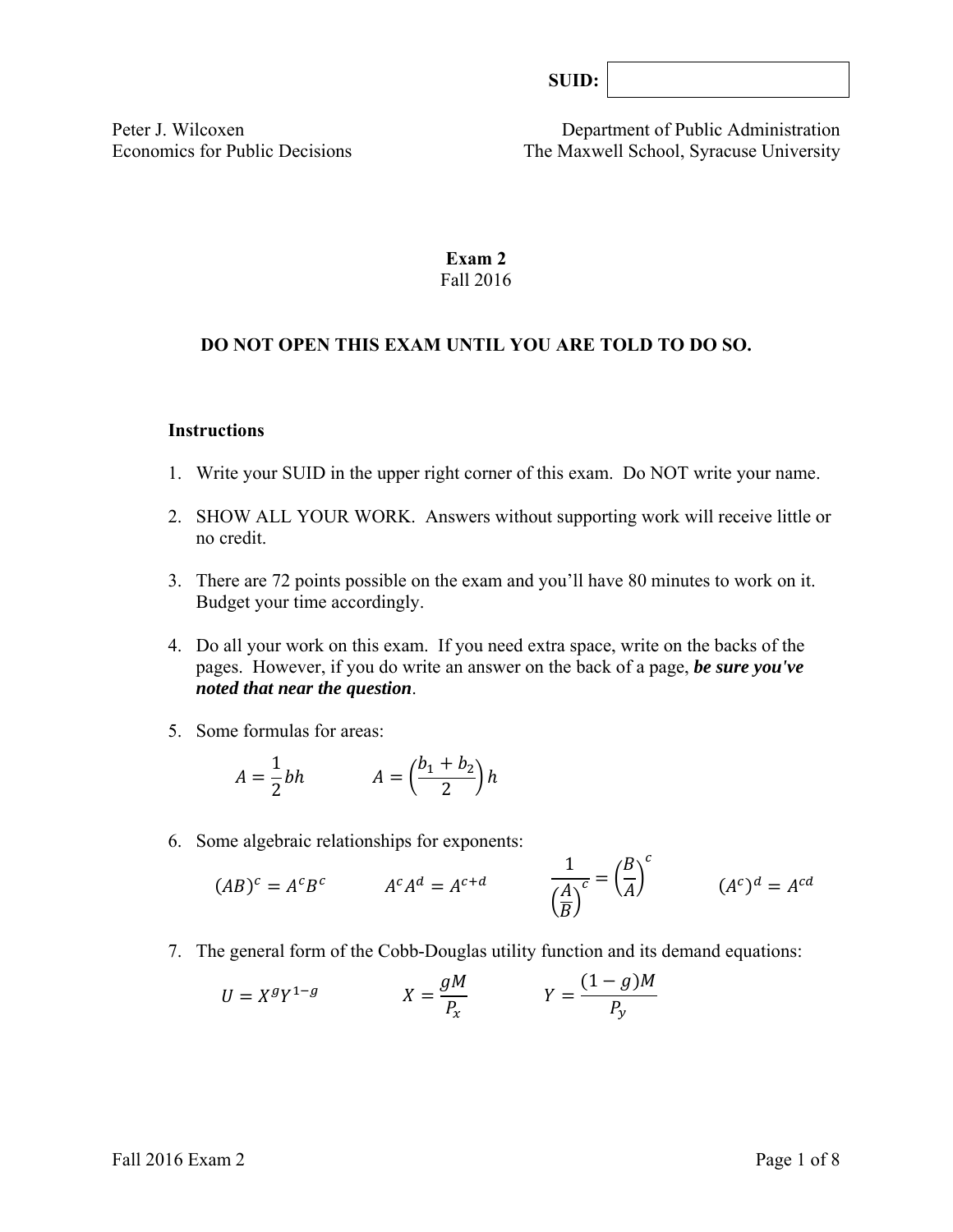# **Question 1 (12 points)**

Venezuela has been going through a catastrophic food shortage brought about in part by price controls. This question examines the situation in the market for cornmeal, a staple of the Venezuelan diet. Suppose that in the absence of price controls the equilibrium price of a kilogram (kg) of cornmeal would be \$0.80 (US dollars, for convenience) and the equilibrium quantity would be 2 billion kg. However, the price control limits the price to \$0.20 per kg. The supply elasticity of cornmeal is believed to be 1 and the demand elasticity is known to be -0.25.

(a)  $12$  *points*. Please determine:  $\Box$  the amount of cornmeal on the market with the price control in effect;  $\Box$  the changes in CS and PS caused by the policy;  $\Box$  the DWL it creates;  $\square$  and indicate the likely black market price under the policy.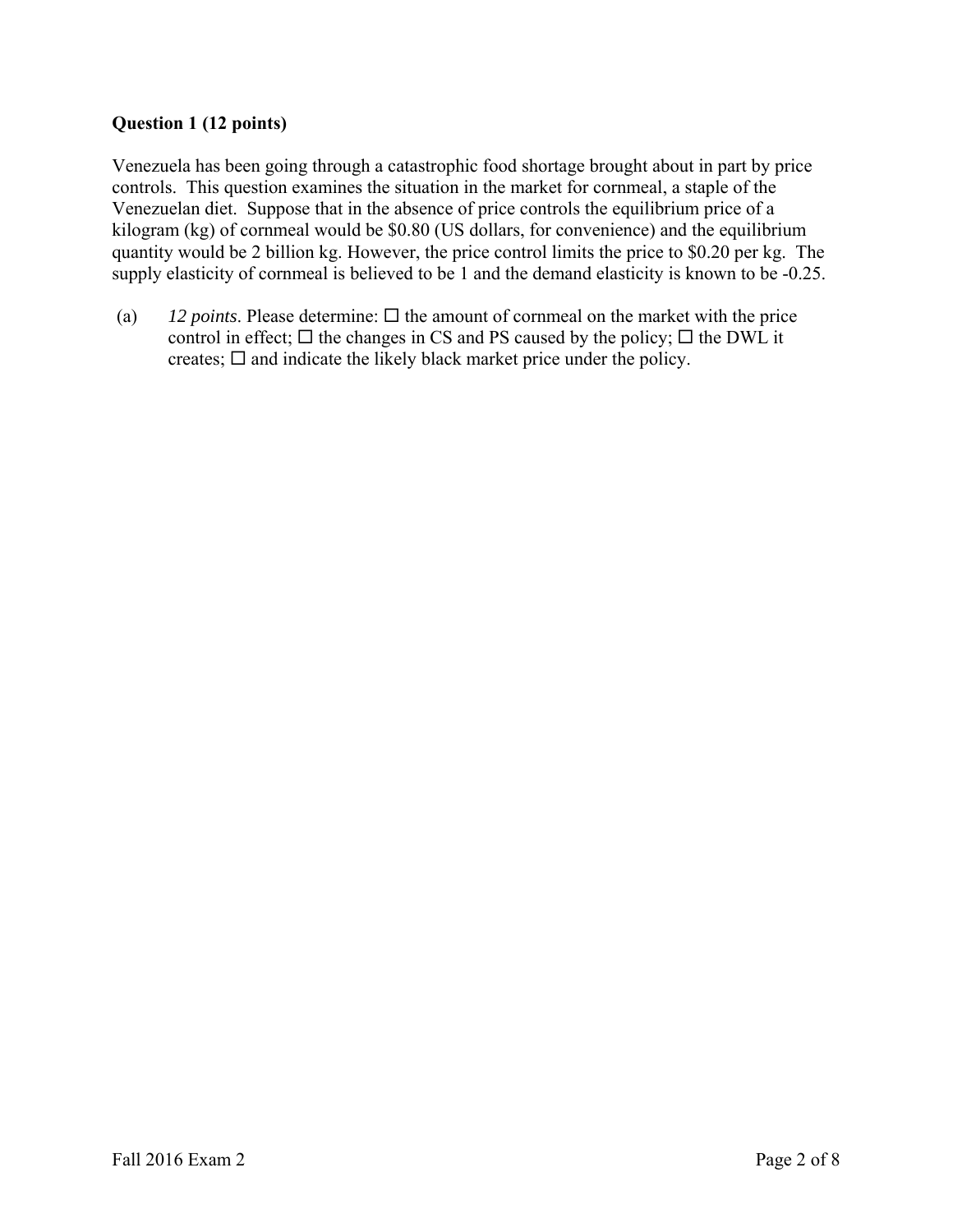# **Question 2 (12 points)**

One of the households in the table to the right has Cobb-Douglas preferences. In the remainder of the exam, this will be referred to as the CD household.

| HH            | Year | Income | Px | Pv | $\overline{\textbf{X}}$ |     |
|---------------|------|--------|----|----|-------------------------|-----|
| А             | 2015 | 2880   | 24 | 16 | 48                      | 108 |
|               | 2016 | 3192   | 20 | 18 | 75                      | 94  |
| B             | 2015 | 2400   | 24 | 16 | 40                      | 90  |
|               | 2016 | 3600   | 20 | 18 | 72                      | 120 |
| $\mathcal{C}$ | 2015 | 3640   | 24 | 16 | 65                      | 130 |
|               | 2016 | 3360   | 20 | 18 | 60                      | 120 |

(a) Please:  $\Box$  determine which one is the CD household and calculate its value of *g*;  $\Box$  draw a diagram illustrating the CD household's 2016 equilibrium; and then  $\Box$  *derive* the expenditure function for the CD household. (Be sure to show all the steps, not just the final result.)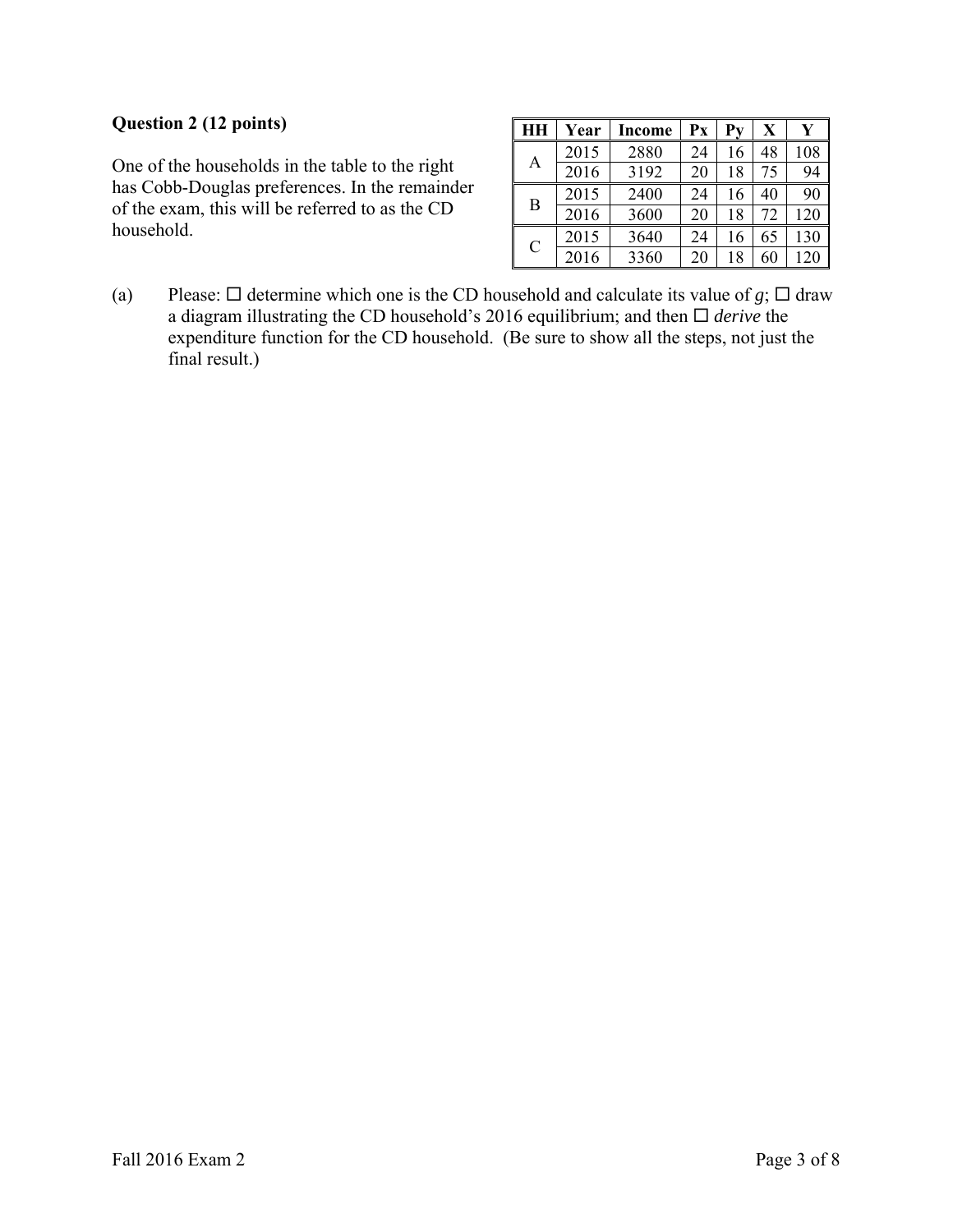# **Question 3 (12 points)**

Now suppose that in 2016 the government wishes to reduce the CD household's consumption of X and raise its consumption of Y. To do that, it imposes a \$4 tax on X and \$6 subsidy on Y. To help cover the cost of the subsidy, it also imposes a "lump sum" tax of \$300 on the household (that is, the household's income falls by \$300 under the policy). You may assume the supplies of X and Y are perfectly elastic so Px would rise to \$24 and Py would fall to \$12.

(a) Please calculate:  $\Box$  the new values of X and Y under the policy;  $\Box$  the overall effect on the government's budget; and  $\Box$  the CV. Then indicate:  $\Box$  whether the policy breaks even; and  $\square$  whether the household is better or worse off.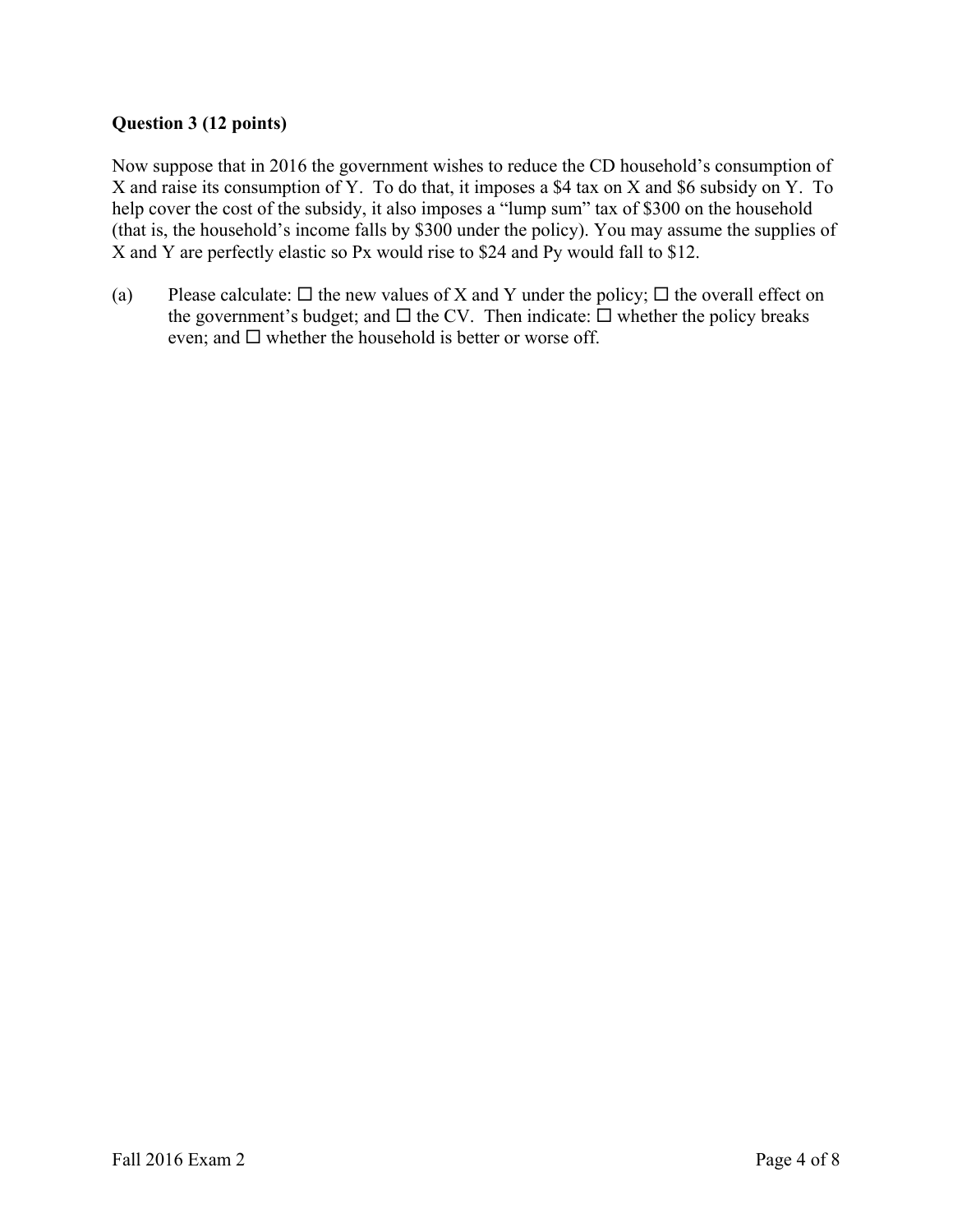### **Question 4 (12 points)**

One of the households in the table to the right regards X and Y as perfect complements and always buys *d* units of good Y for each unit of good X. In the remainder of the exam, this will be referred to as the PC household.

|               | Year | Income | Рx | Pv | X  |     |
|---------------|------|--------|----|----|----|-----|
| А             | 2015 | 2880   | 24 | 16 | 48 | 108 |
|               | 2016 | 3192   | 20 | 18 | 75 | 94  |
| B             | 2015 | 2400   | 24 | 16 | 40 | 90  |
|               | 2016 | 3600   | 20 | 18 | 72 | 120 |
| $\mathcal{C}$ | 2015 | 3640   | 24 | 16 | 65 | 130 |
|               | 2016 | 3360   | 20 | 18 | 60 | 120 |

(a) Please:  $\Box$  *derive* the PC household's demand equations for X and Y in terms of *d*, Px, Py and income M (be sure to show the steps involved, don't just write down the demand equations); and  $\Box$  determine which one of the households in the table has perfect complements preferences and calculate the value of *d*.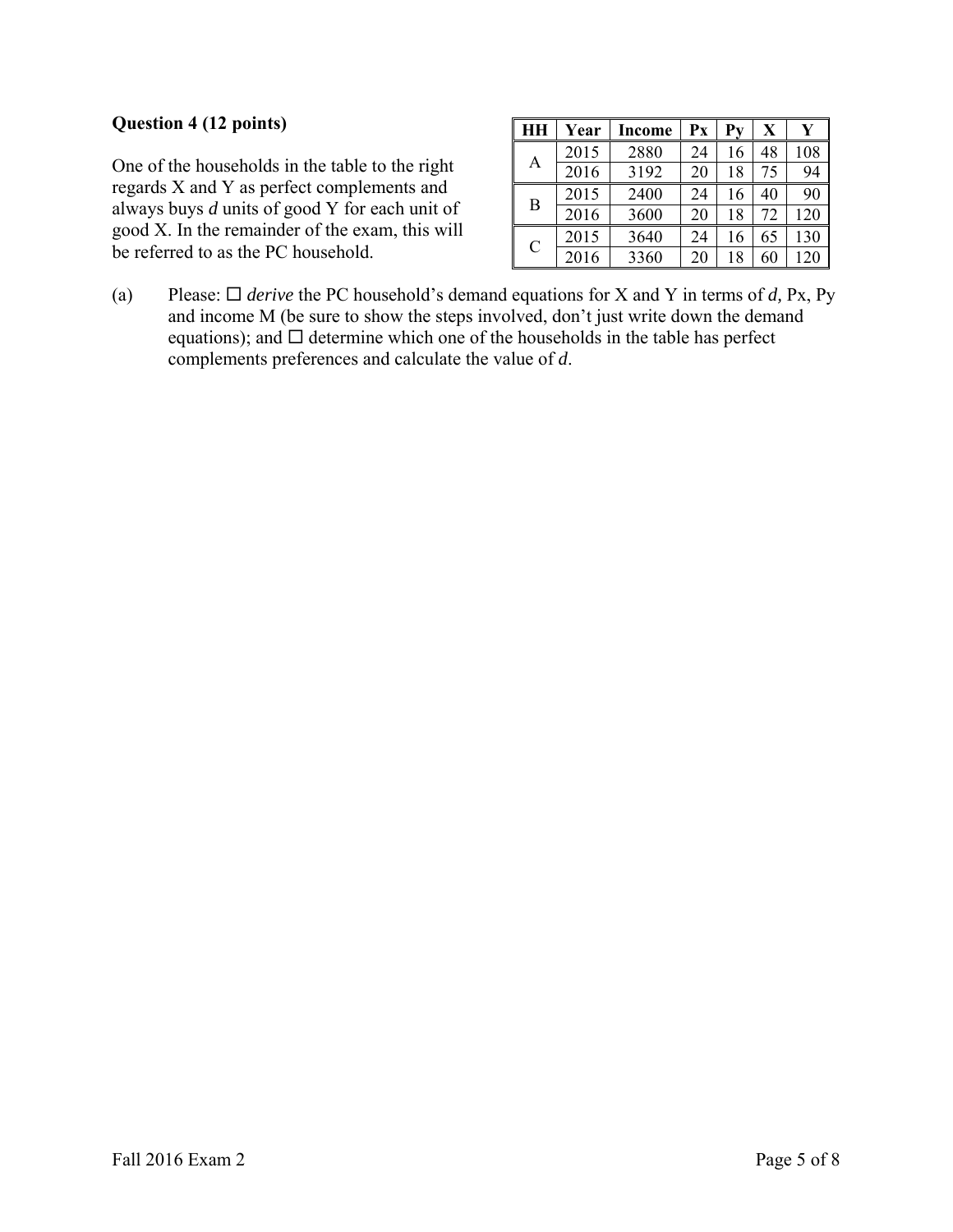### **Question 4, continued**

Now suppose that in 2016 government imposes a slight variation on the policy from Question 3: a \$4 tax on X raising its price to \$24 (same as before), a \$6 subsidy on Y lowering its price to \$12 (same as before), and a \$336 lump sum tax (slightly different).

(c) Please compute:  $\Box$  the PC household's new equilibrium;  $\Box$  the overall effect on the government's budget;  $\Box$  the CV; and  $\Box$  the change in SS. Finally, show the new equilibrium in a well-labeled diagram.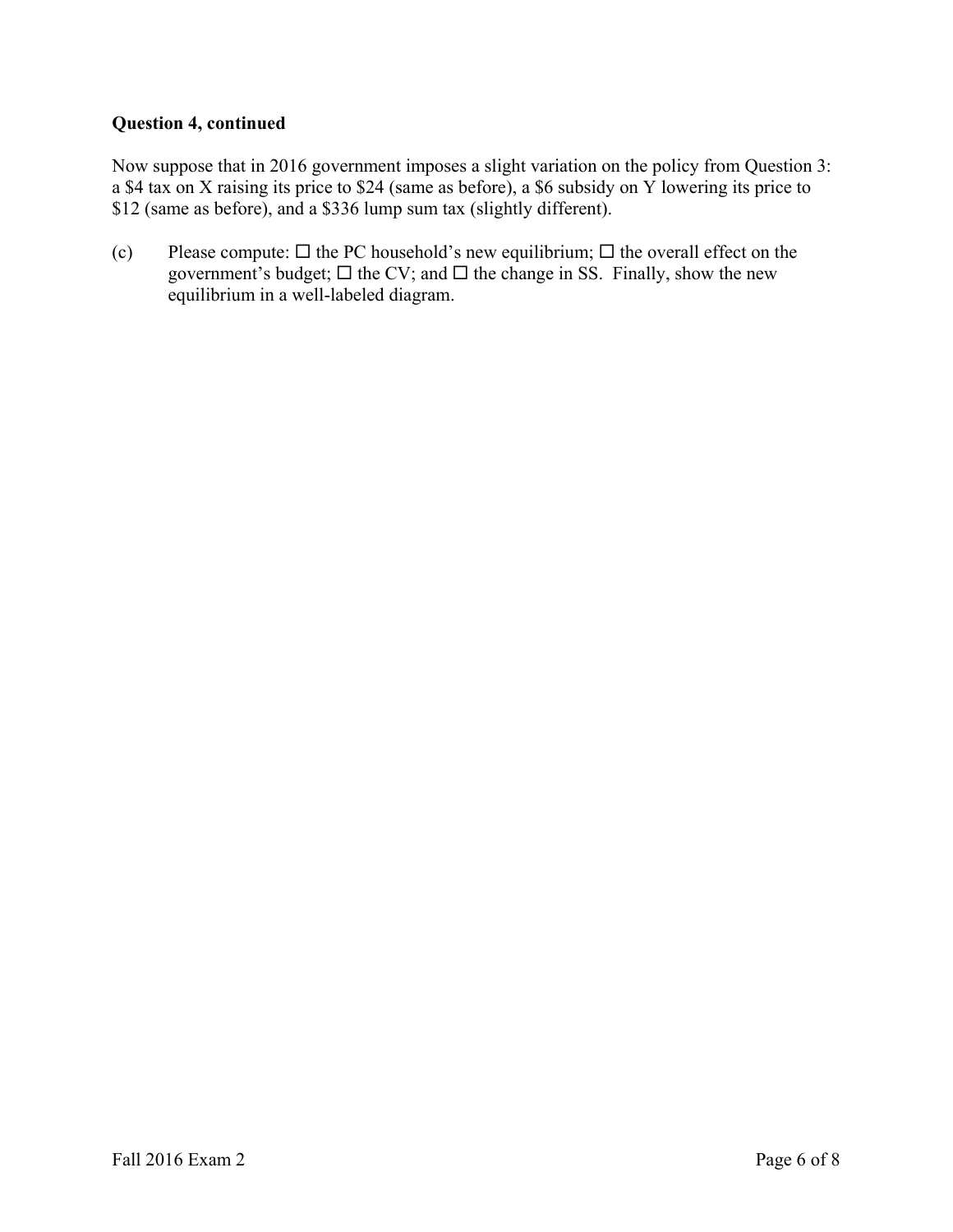#### **Question 5 (12 points)**

A household buys two goods, X and Y, and its preferences can be represented by the utility function shown below. Also shown are the household's demand equations and its expenditure function. Be careful about subscripts: the denominators in the demand equations are different.

$$
U = (X - 50)^{0.5} (Y + 50)^{0.5}
$$
  
\n
$$
X = 50 + \frac{0.5 * (M - 50P_x + 50P_y)}{P_x}
$$
  
\n
$$
M = 50P_x - 50P_y + 2 * U * P_x^{0.5}P_y^{0.5}
$$
  
\n
$$
Y = -50 + \frac{0.5 * (M - 50P_x + 50P_y)}{P_y}
$$

Initially, Px=\$5, Py=\$5 and M=\$1000. The government is considering a policy that would place a \$1 tax on X while also giving the household a \$10 cash transfer. The supply of X is perfectly elastic and Px would rise to \$6.

(a) Please calculate:  $\Box$  the initial equilibrium before the policy is enacted (both X and Y);  $\Box$  the new value of X with the policy in place (it's OK to skip the new value of Y);  $\Box$  the net tax revenue the household pays;  $\Box$  the CV for the policy; and  $\Box$  the policy's income and substitution effects for the X good.